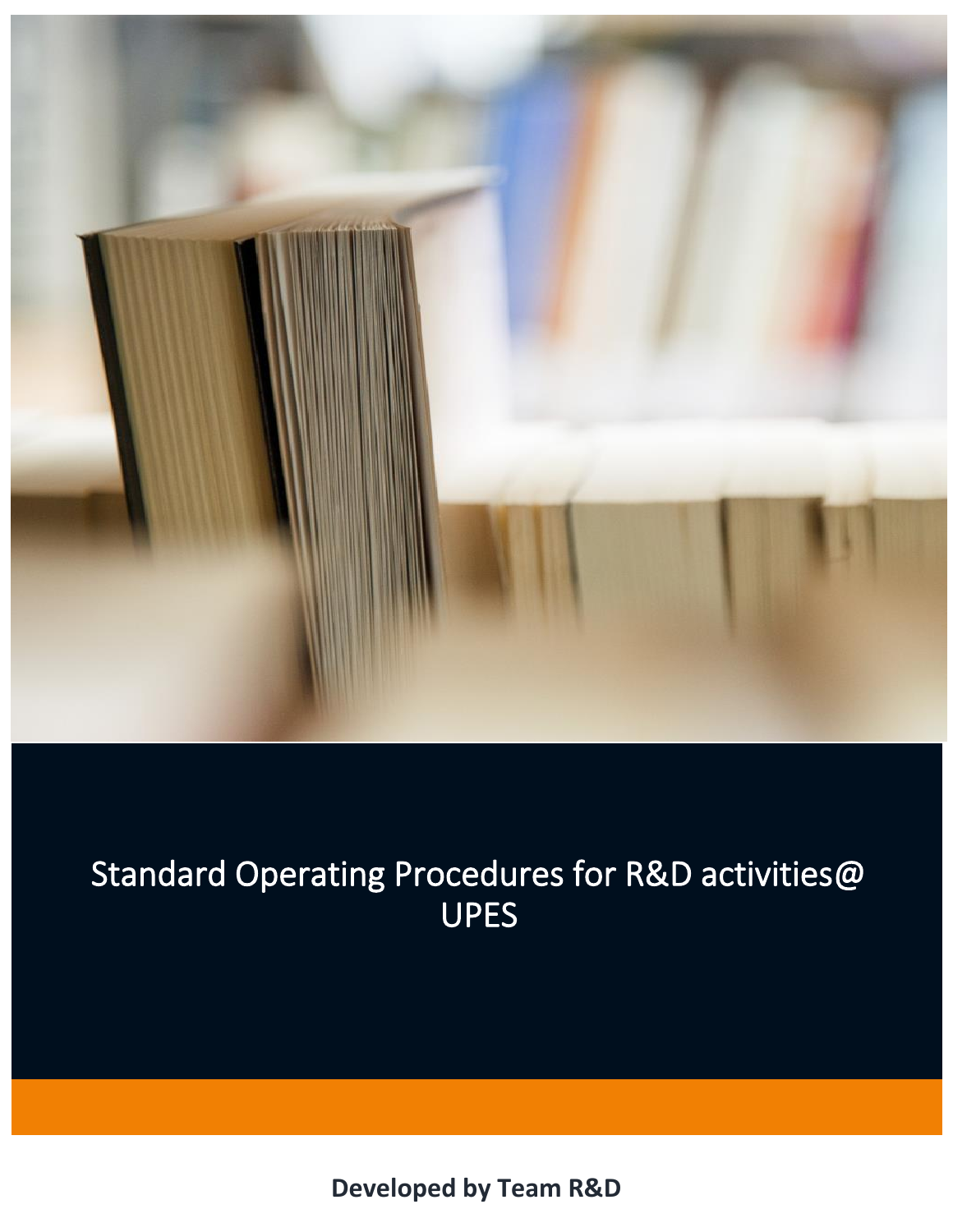# **SOP for SODH support**

#### **3.0. Introduction**

UPES is committed to instilling research fervor in all the students. Under SODH support for students UPES has started Research and Innovation for Science and Engineering (RISE), Research and Innovation for Students of Computer Science (RISCS), Research and Innovation for Students of Business (RISB) and Research and Innovation for Students of Law (RISL).

SODH support for student at UPES was started with the prime objective of inculcating a culture of innovation driven entrepreneurship through student projects and encourage students to be innovators and entrepreneurs. Student projects that respond positively to the emerging local and global challenges and opportunities relating to need for developing sustainable product/technology are encouraged. The SODH aims at adopting 'students as innovators' approach and has a particular focus on completion of the research cycle for students through supporting research dissemination. This initiative provides the testing ground for student to test their research, develop new technology or design products that would lead to technology or product development, research papers, patents and/or startups that can be taken up by the UPES Centre for Innovation and Incubation to help the student become an entrepreneur.

## **3.2 Objective**

The main objective of SODH is to adopt 'students as innovators' approach and has a particular focus on completion of the research cycle for students through supporting research dissemination.

# **3.3. Eligibility of Applicant**

All UPES students with innovative research ideas, that address the current environmental, energy and technological needs of the society are welcome. Students can form a team of maximum two candidates. In case final year student is applying for the project, then other team member(s) should be from junior batches; and when the final year student graduates, no additional member will be allowed to be allocated to the project.

# **3.4. Eligibility of Project**

All original ideas that offer innovative solutions to current environmental, energy related problems or lead to an innovative product or technology that would benefit society at large.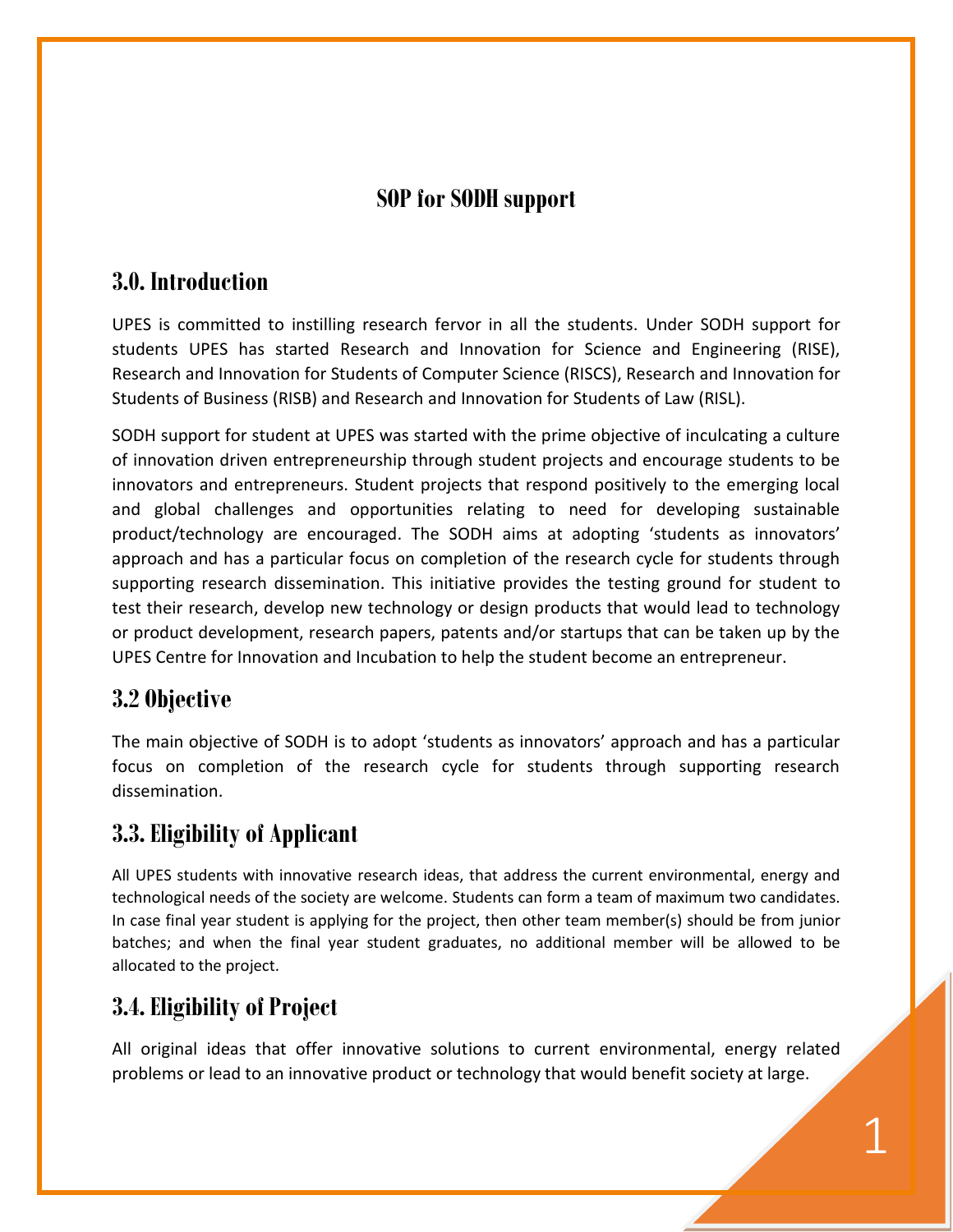# **3.4. Funding Support**

B. Tech. and M. Tech. students will be provided with financial support of up to INR 20,000/- and INR 30,000/-, respectively to execute their research ideas under various research initiatives  $\omega$  schools. If required, on the recommendations of screening committee, a support of up to INR 60,000 can be provided to the deserving project proposal.

#### **3.5. Format for submission of proposal**

Duly filled and signed hardcopy of the project proposal (Annexure 3.1) must be submitted to the faculty coordinators from respective departments. Only those proposals which are submitted along with a plagiarism check certificate duly signed by the mentor will be send for review. It is the sole responsibility of the mentor to ensure that all the concepts and ideas are original.

#### **3.6. Flow Chart of processes**



## **3.7. Procedure for screening, selection and evaluation**

1. Only those proposals which are submitted along with a plagiarism check certificate duly signed by the mentor will be send for review. It is the sole responsibility of the mentor to ensure that all the concepts and ideas are original.

2. Proposals will be evaluated by members of the screening committee.

3. Screening committee may call the students for presenting their idea. The committee may suggest changes or modification which will be included in the revised proposal.

4. The decision of selection or rejection of a proposal will only be based on the recommendation and feedback received from the screening committee.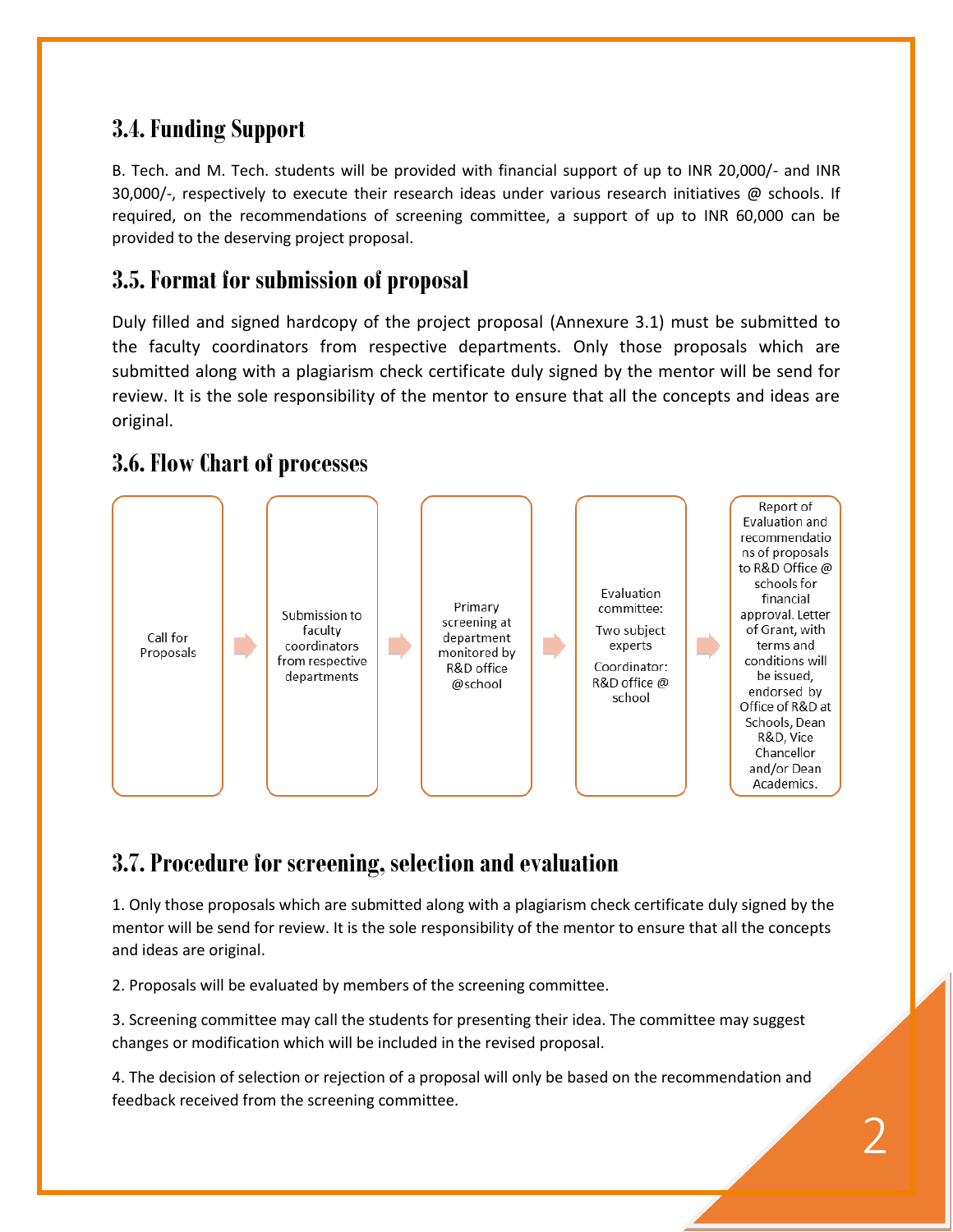5. Students can take the allotted amount through imprest form duly signed by the mentor(s), through proper channel.

6. The student will start the work under his/her mentor.

**7**. Research work of the students will be evaluated in three stages: a. In the form of Mid Review in April. b. In the form of progress evaluation presentations in September. c. Around 10 days before the final evaluation. d. Final competitive round in the presence of external academic/industrial experts. The presence of mentor is mandatory during these presentations.

8.Quality projects will be invited to be submitted with extension of the existing work in the next cycle of RISE.

9. Accounts will be settled before closing the semester through imprest clearance form directly from finance department.

10. Failing to succeed in completion of project, students will not be allowed further for any submission of project to SODH.

11. Residuary power will lie with Office of R&D @Schools.

12. Any discrepancies in financial matter will be dealt with serious concern and lead to severe consequences.

13. Project can be discontinued any time, with unanimous decision by committee formed by chairperson for anomalies.

14. Project outcome in any form like publications, patent, models and other intellectual properties will be property of University of Petroleum & Energy Studies. However, students and mentors are allowed to publish or present their findings with due affiliation to UPES & SODH and the RISE/RISCS/RISM/RISL program.

15. Students will conduct the experiments utilizing the facilities available with UPES only. In case, any external support is required, it should be through due permission from the R&D office @schools only.

16. The students will also provide photographs of the experiment.

#### **3.8. Utilization Process of Grant**

Mentor will submit the requirement letter for grant utilization to R&D office @ Schools. Based on the recommendations of Office of R&D @ Schools, Dean Office will approve the utilization of grant for finance department.

#### **3.9. Criteria for 'Successful' project**

- Publications
- Patents
- Proposal submitted for external funding